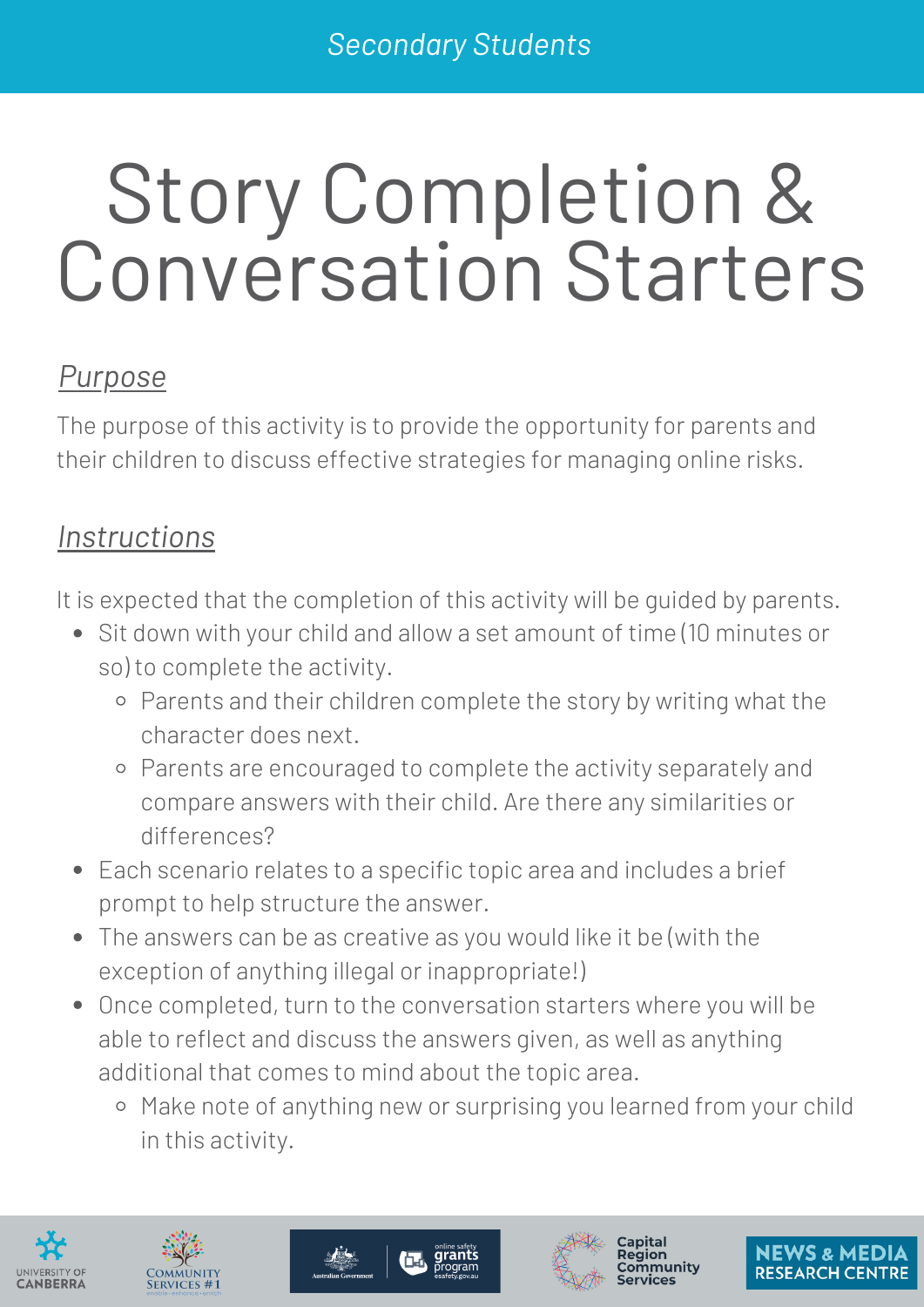





#### TOPIC AREA: PRIVACY

Please read the following hypothetical scenario and complete the story by writing in full sentences. Think about how the character might feel in this situation, and what the character might do next in the story to try to resolve the issue.

*Jacob, aged 16, logged on to social media to see that one of his friends had publicly shared some photos from a party that they both attended on Saturday night. Jacob doesn't like how he appears in the photos, as they had engaged in some silly pranks, some of which he now regrets.*

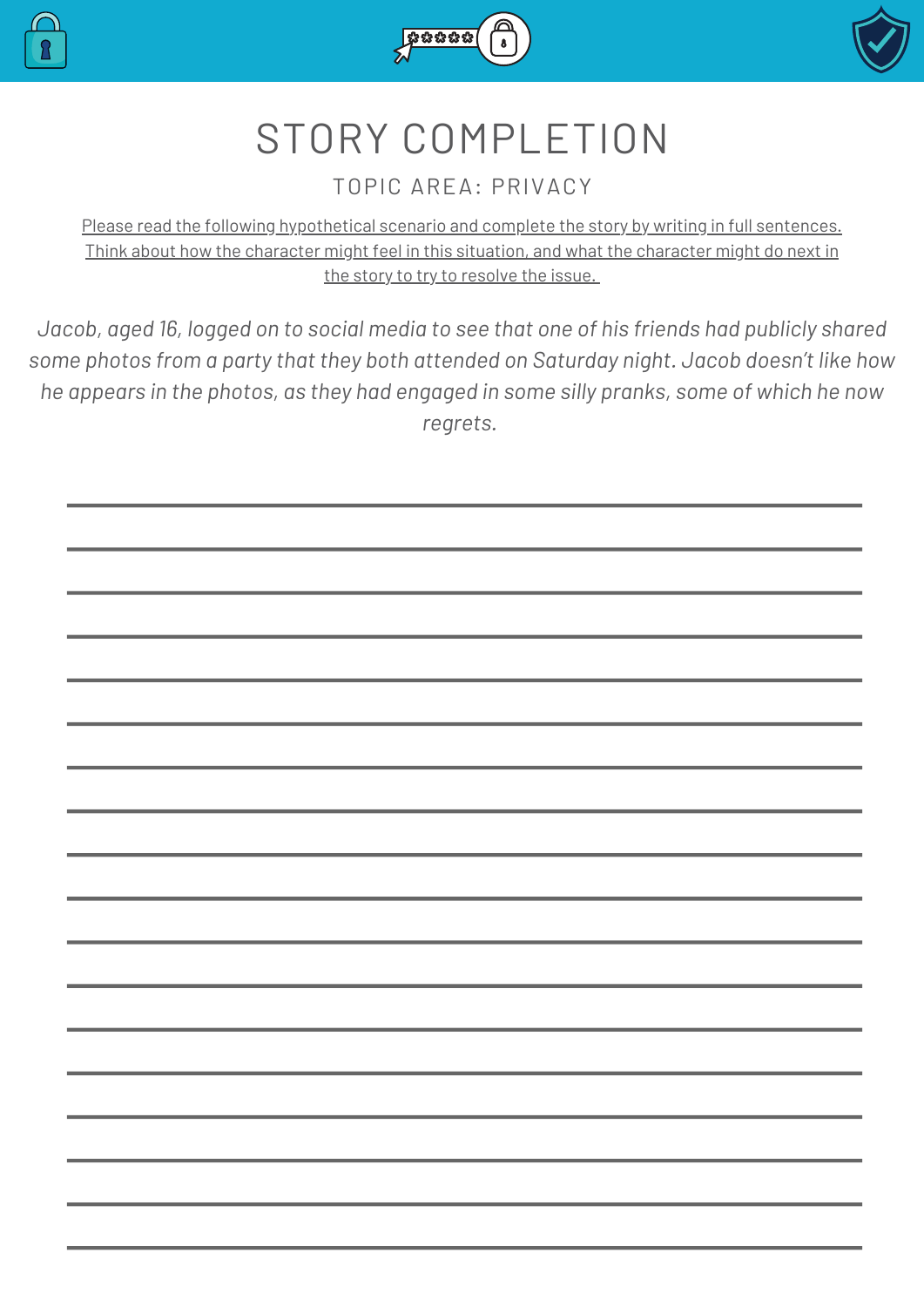





#### TOPIC AREA: PRIVACY

Please read the following hypothetical scenario and complete the story by writing in full sentences. Think about how the character might feel in this situation, and what the character might do next in the story to try to resolve the issue.

Annabelle and Lily - aged 15 - are best friends. As a symbol of their friendship and their trust *for each other, they have shared their mobile phone passcodes and social media passwords with each other. After an argument, however, Annabelle logged on to Facebook to discover that Lily had used her password to access her account, and post a number of embarrassing status updates, pretending to be Annabelle.*

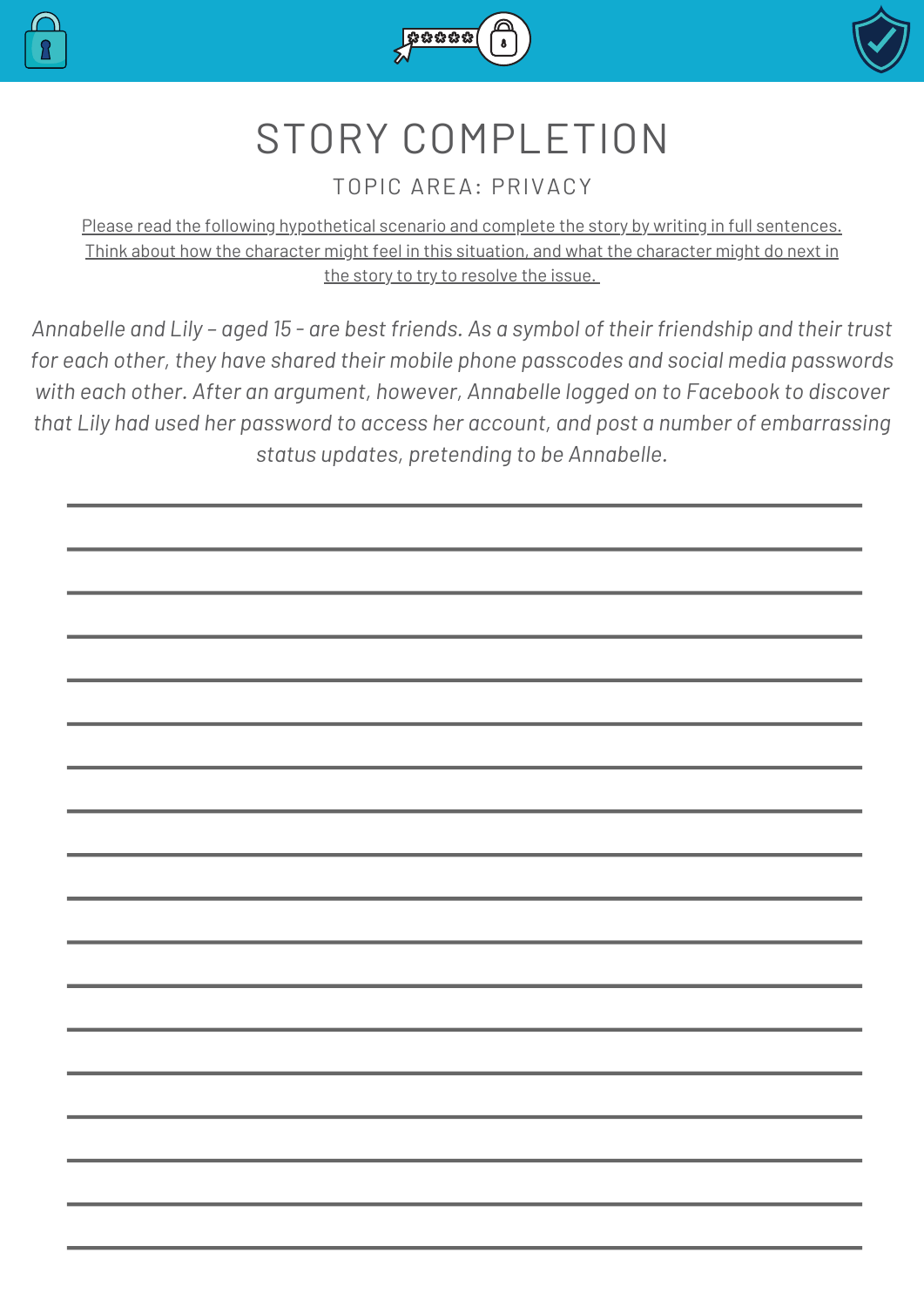





#### TOPIC AREA: RESPECTFUL ONLINE CONDUCT

Please read the following hypothetical scenario and complete the story by writing in full sentences. Think about how the character might feel in this situation, and what the character might do next in the story to try to resolve the issue.

*Anita, aged 14, and her friends formed a WhatsApp group as a way to stay in touch outside school hours and organise social events. The group members shared information and made social arrangements through the group. One day Anita goes to send a message but discovers that she has been removed from the group without explanation.*

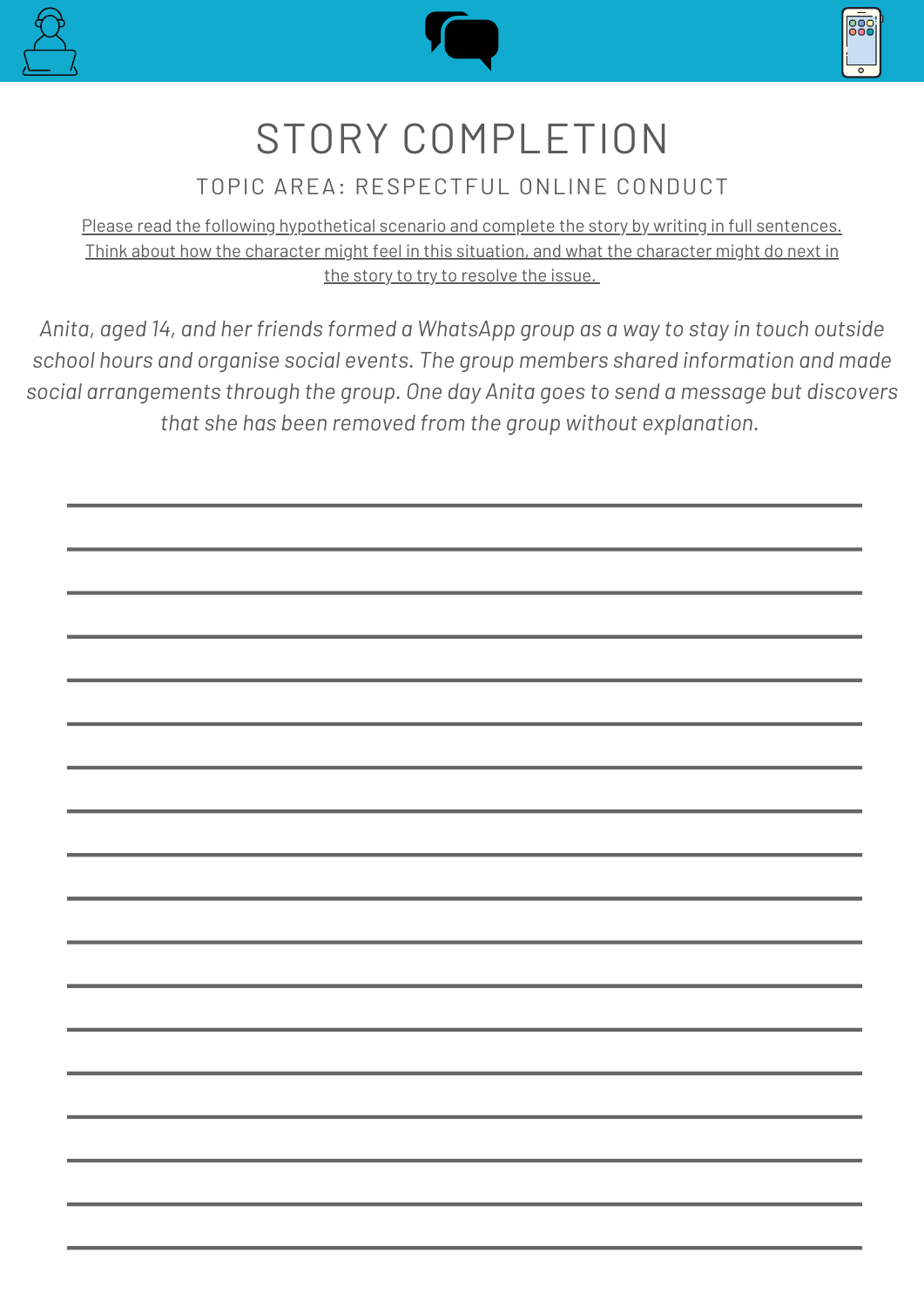





#### TOPIC AREA: RESPECTFUL ONLINE CONDUCT

Please read the following hypothetical scenario and complete the story by writing in full sentences. Think about how the character might feel in this situation, and what the character might do next in the story to try to resolve the issue.

*Hannah, aged 16, has just started at a new school and is keen to make new friends. In her second week at school, during class a classmate sends her a photo of his groin via airdrop, with a kiss emoji. Hannah feels angry that someone has sent her a photo that she has no desire to see.*

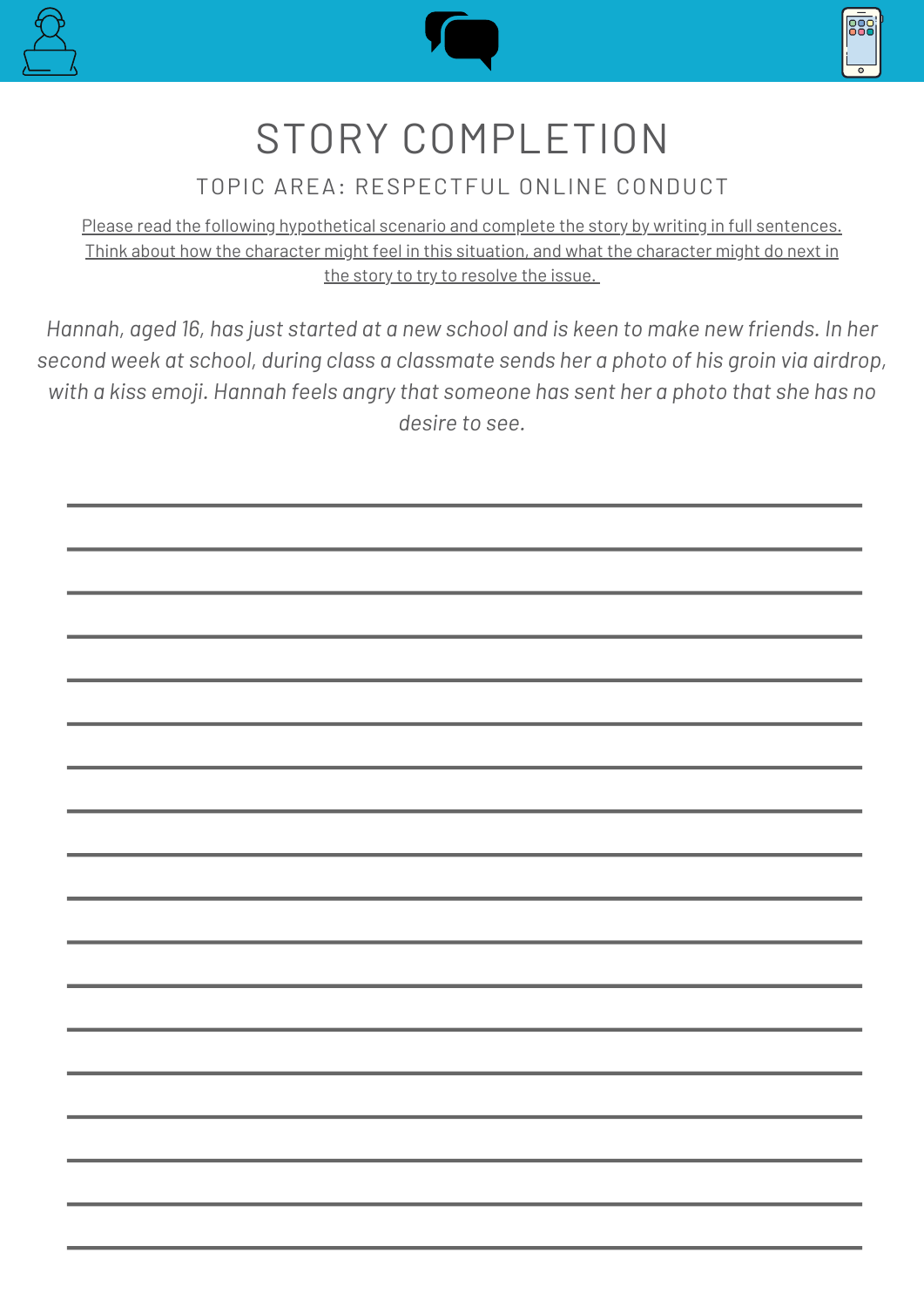





TOPIC AREA: HARMFUL ONLINE CONTENT

Please read the following hypothetical scenario and complete the story by writing in full sentences. Think about how the character might feel in this situation, and what the character might do next in the story to try to resolve the issue.

*Amira, aged 15, has friends who have been interacting with people in an online forum. The forum promotes dangerous and violent activities and they have been searching for sites that demonstrate those things. Sometimes this content appears in Amira's social media feeds and she finds it distressing.*

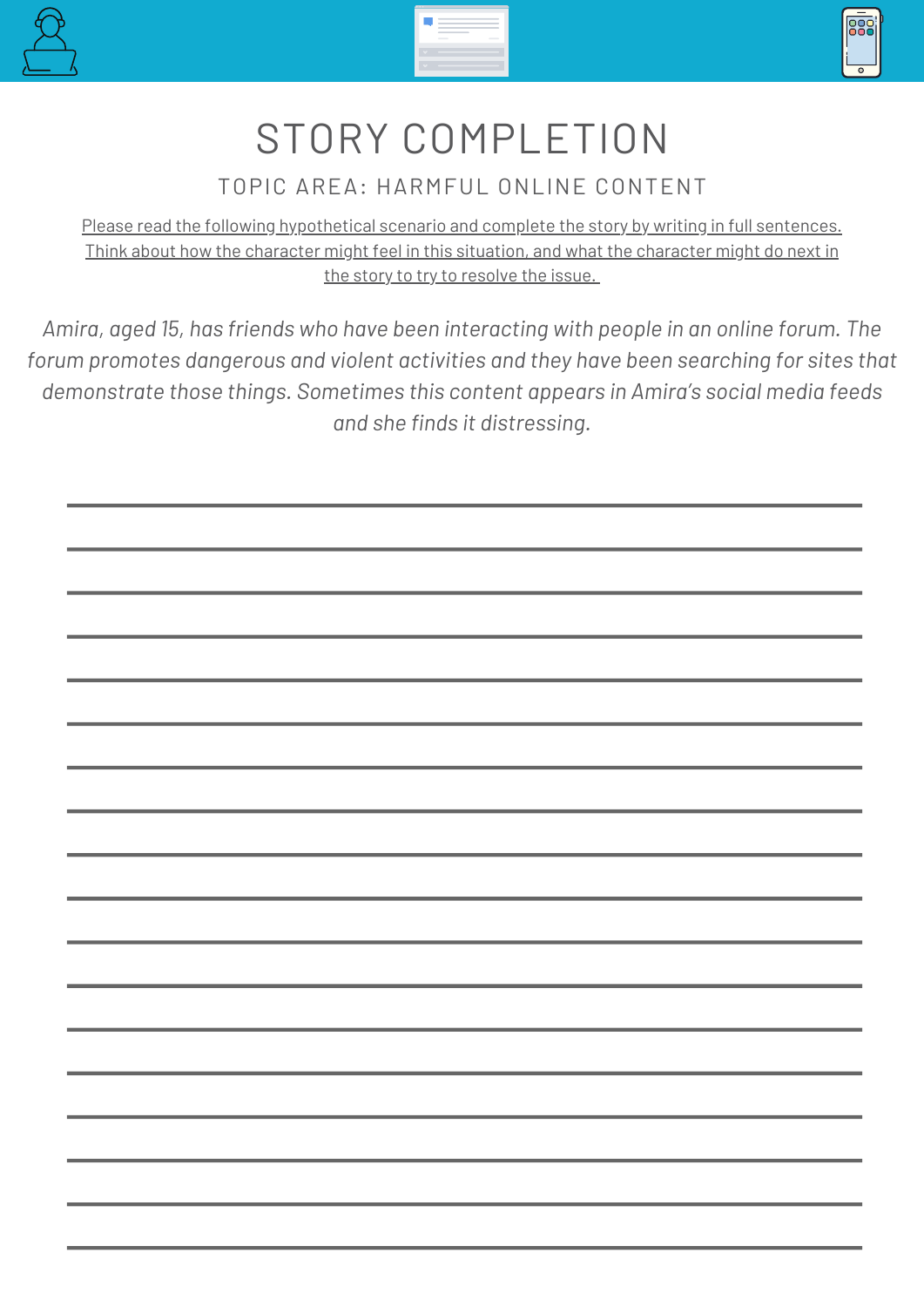





#### TOPIC AREA: CONSENT AND IMAGE-BASED ABUSE

Please read the following hypothetical scenario and complete the story by writing in full sentences. Think about how the character might feel in this situation, and what the character might do next in the story to try to resolve the issue.

Amy, aged 15, broke up with Joe (16 years old) a few months ago. Joe says he is really upset and can't get over her. Even though Amy has asked him to give her some space, he sends her direct *messages on social all the time. Amy is shocked when Joe sends her some nude images taken of her when they were in a relationship. He doesn't include a message with the photos.*

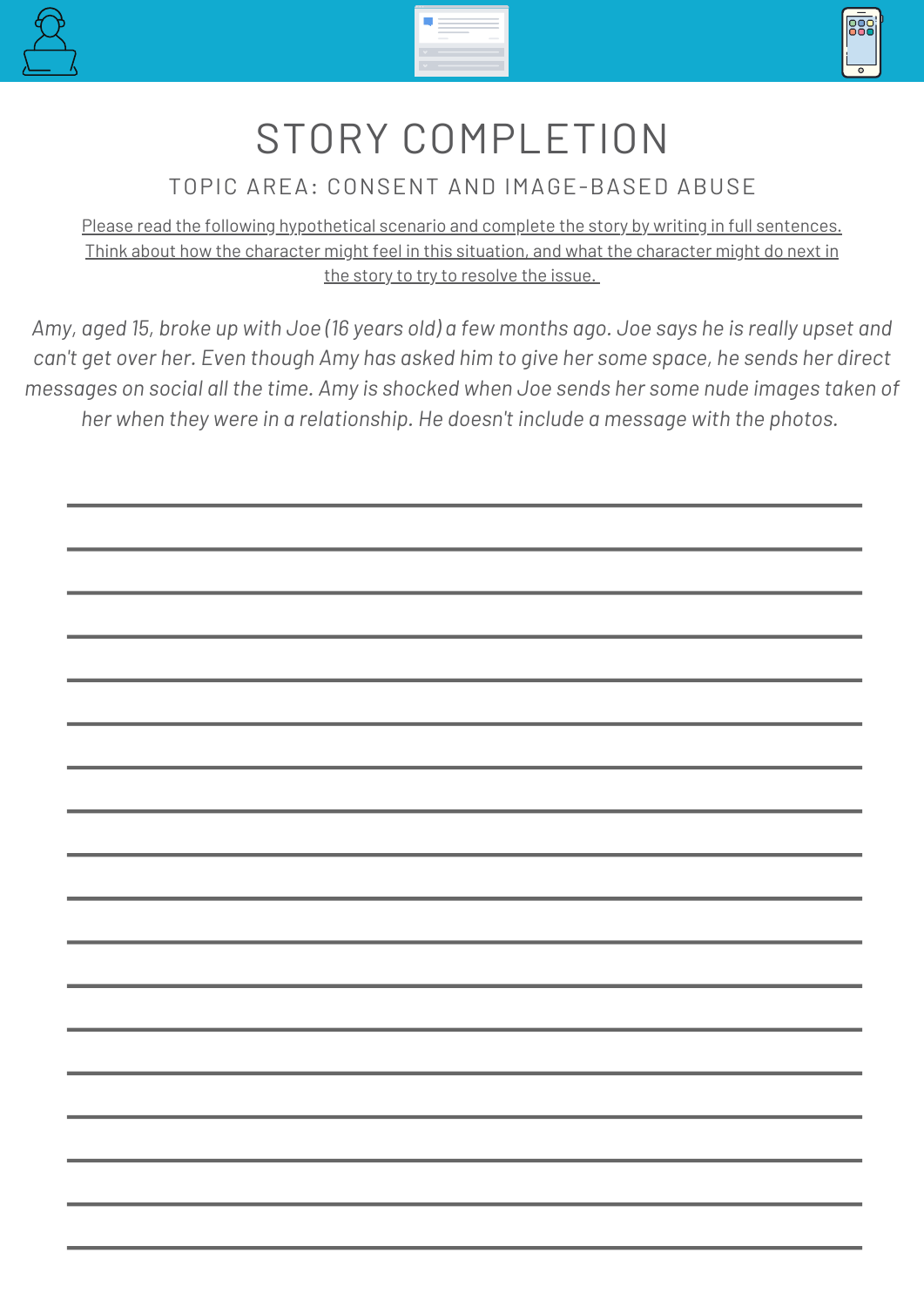





#### TOPIC AREA: UNWANTED CONTACT

Please read the following hypothetical scenario and complete the story by writing in full sentences. Think about how the character might feel in this situation, and what the character might do next in the story to try to resolve the issue.

*Riley, aged 15, loves fan fiction and is an active member of an online forum where members share and discuss their work. Riley has been chatting with another forum member, named Vibes, and they have discovered that they share many interests. They have been chatting regularly, and Vibes has suggested that they meet in real life.*